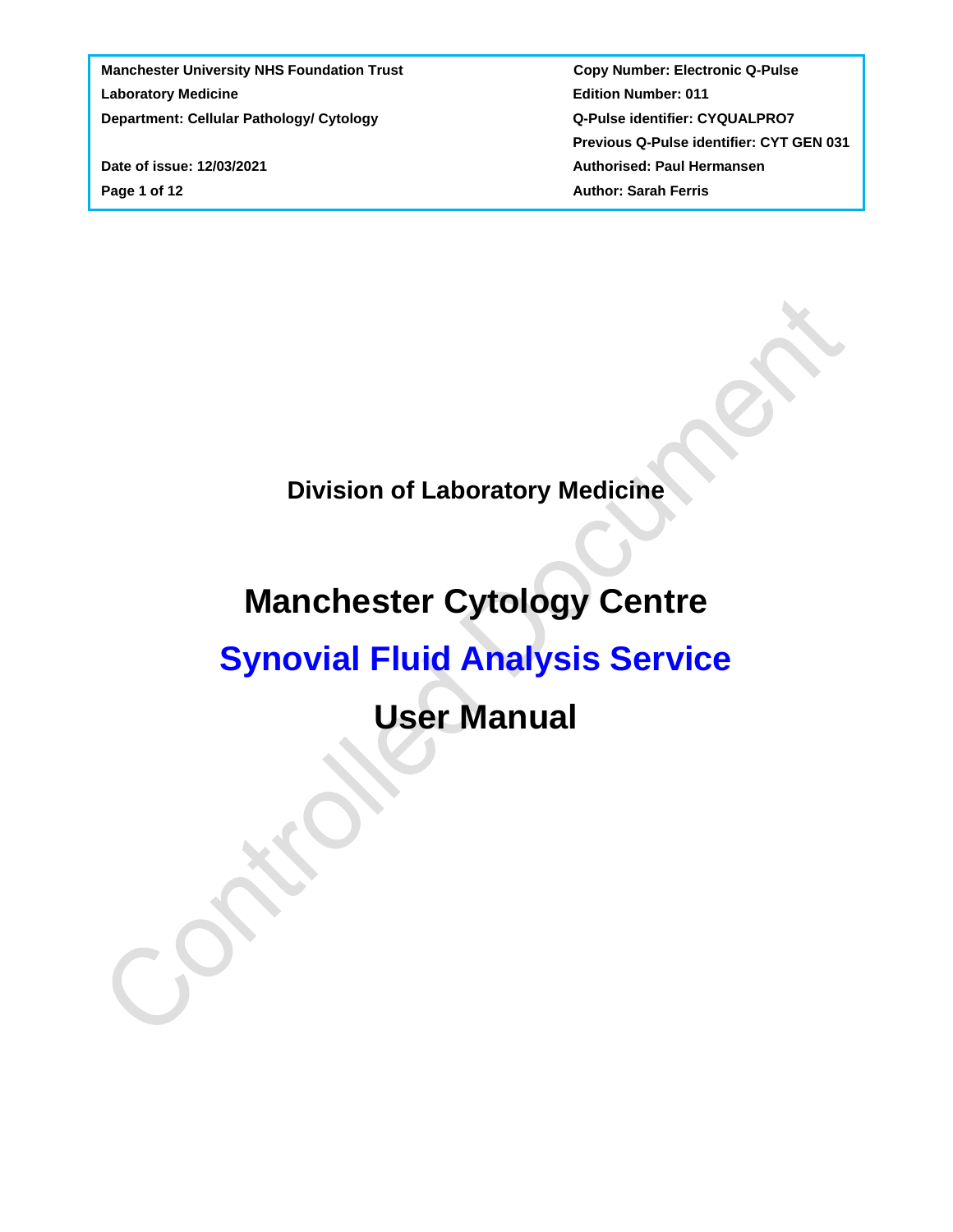**Manchester University NHS Foundation Trust Copy Number: Electronic Q-Pulse Laboratory Medicine Community Community Community Community Community Community Community Community Community Community Community Community Community Community Community Community Community Community Community Community C** 

**Department: Cellular Pathology/ Cytology Cacadian Cycle Act Accord Q-Pulse identifier: CYQUALPRO7 Previous Q-Pulse identifier: CYT GEN 031 Date of issue: 12/03/2021 Authorised: Paul Hermansen Page 2 of 12** Author: Sarah Ferris

## **Table of contents**

<span id="page-1-0"></span>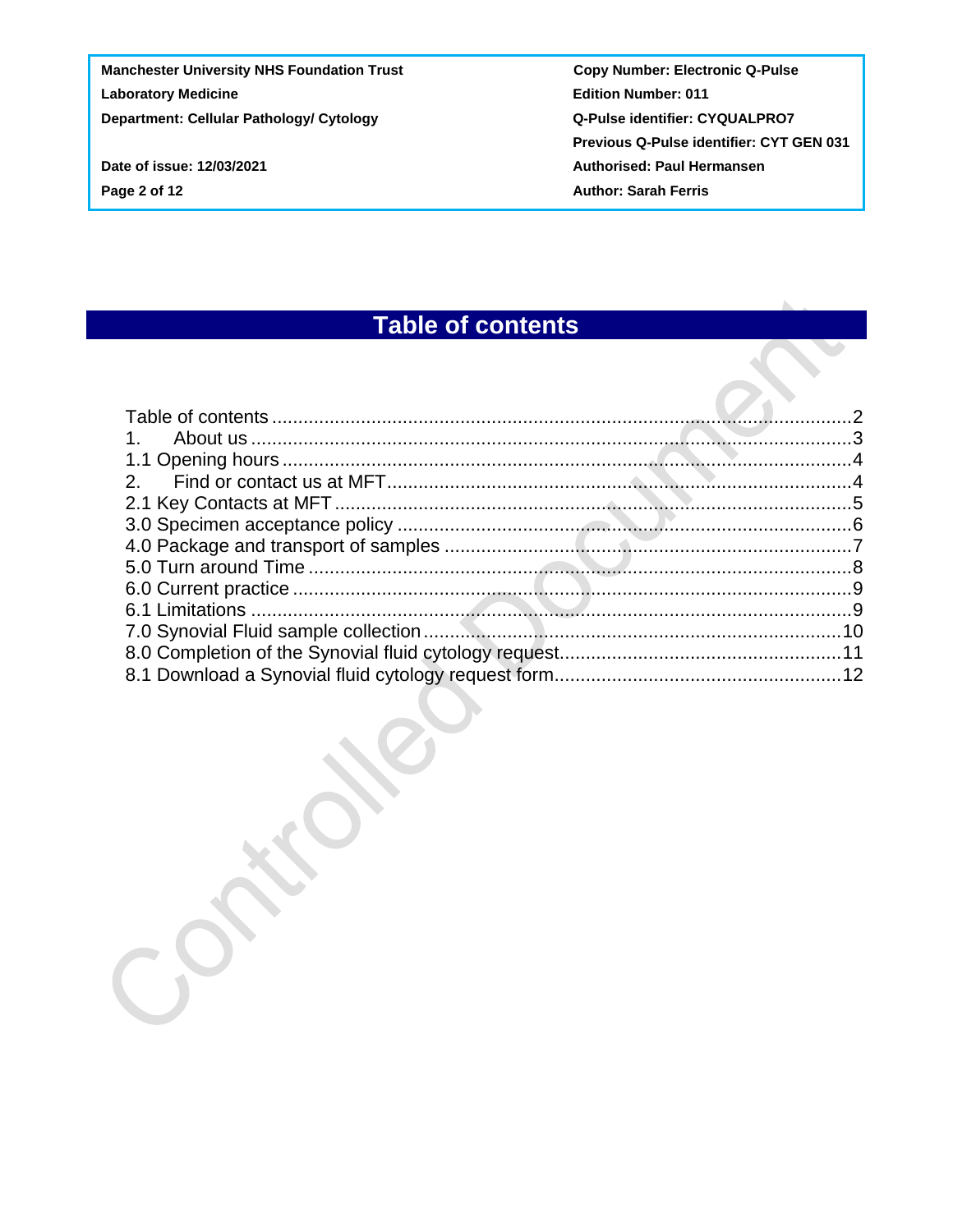**Manchester University NHS Foundation Trust Copy Number: Electronic Q-Pulse Laboratory Medicine Edition Number: 011 Department: Cellular Pathology/ Cytology Cases Access Access COVID-Department: CYQUALPRO7 Previous Q-Pulse identifier: CYT GEN 031 Date of issue: 12/03/2021 Authorised: Paul Hermansen Page 3 of 12 CONSERVING THE CONSERVANCE SARAH FERRIS** 

### **1. About us**

<span id="page-2-0"></span>The Synovial fluid cytology service of Manchester University NHS Foundation Trust (MFT) is located at the Manchester Cytology Centre, 1<sup>st</sup> floor of Clinical Sciences building 2, Oxford road campus. It is the largest unit of its kind in the country providing cervical screening using the ThinPrep Based Cytology System and a wide variety of non-gynaecological cytology services.

The osteoarticular pathology service by synovial fluid analysis began in April 2011. Synovial fluid analysis is of greatest value in distinguishing inflammatory from non inflammatory arthropathies and in defining specific disorders within these two groups. It is also important in the diagnosis of early inflammatory disease where it might be possible on the basis of cytology to identify a specific arthropathy before the clinical syndrome develops. In these cases accurate early diagnosis often allows the institution of specific therapy before irreversible joint damage has occurred. Finally, it permits the very rapid diagnosis of joint disease, particularly in disorders such as septic arthritis, where the prognosis is inversely related to delay in diagnosis.

The department has ISO 15189:2012 accreditation, and is an approved IBMS training centre. We are closely associated with the North of England Pathology and Screening Education Centre (NEPSEC) and provide training to medics and scientific staff. We are fully committed to maintaining this accreditation by an established quality management system and standards determined by the Royal College of Pathologists together with scheduled clinical and quality audits and national guidelines.

Reports generated by the Department of Cellular Pathology are, in the main, qualitative rather than quantitative. Uncertainty of Measurement is considered and controlled throughout the sample pathway by employment of a robust quality management system and continued accreditation to national standards. Where direct clinical impact measurements are made, assessments of uncertainty of measurement are made and are available on request.

The laboratory adheres to Manchester University Foundation Trust's policies on data protection and disclosure. In addition the Trust also produces a patient information leaflet entitled "Your Information".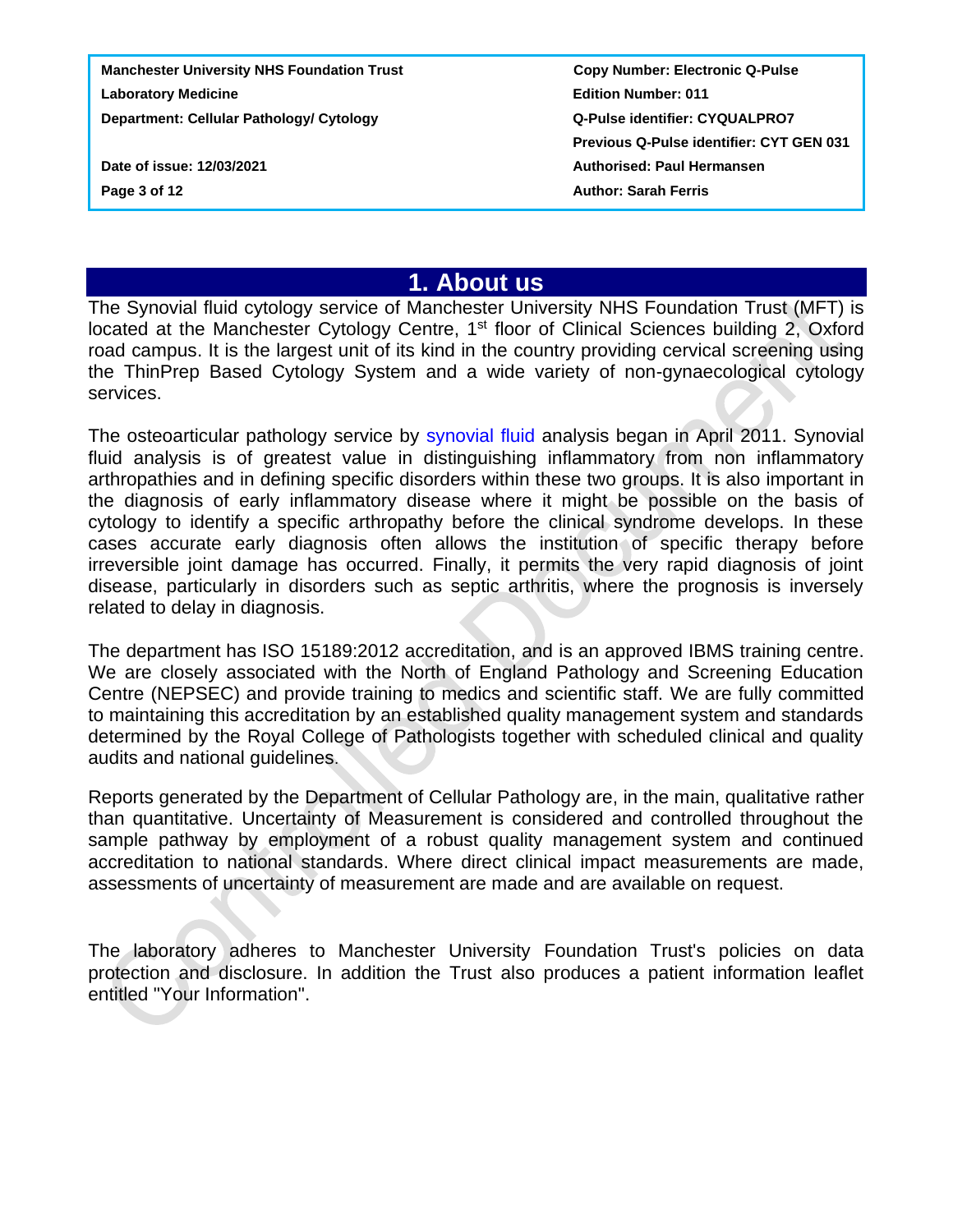**Manchester University NHS Foundation Trust Copy Number: Electronic Q-Pulse Laboratory Medicine Edition Number: 011 Department: Cellular Pathology/ Cytology Canadia Community Constrainer CYQUALPRO7** 

 **Previous Q-Pulse identifier: CYT GEN 031 Date of issue: 12/03/2021 Authorised: Paul Hermansen Page 4 of 12 CONSERVING THE CONSERVANCE SARAH FERRIS** 

## **1.1 Opening hours**

<span id="page-3-0"></span>The department is open from 08:00hrs – 17:00 hrs, Monday to Friday (except bank holidays) Synovial fluid samples should be received in the department by 13:30hrs in order to be processed the same day.

## **2. Find or contact us at MFT**

<span id="page-3-1"></span>The Manchester Cytology Centre is located on the first floor of Clinical Sciences Building 2. All visitors must access the department via the reception area of Clinical Sciences Building 1.

#### **Please contact us if you have any complaints or service improvement suggestions.**

If you wish to make a formal or informal complaint please contact the Patient Advice and Liaison Service (PALS) [pals@mft.nhs.uk](mailto:pals@mft.nhs.uk) 0161 276 8686

Many verbal complaints will be easily and quickly resolved by the clinical lead, laboratory Manager or a cyto/histopathologist and will be recorded by the department.

It is the discretion of the Laboratory Manager to forward any complaints onto the Directorate of Laboratory Medicine team for recording if appropriate.

Address: **Manchester Cytology Centre 1 st Floor Clinical Science Building 2 Manchester Royal Infirmary Oxford Road Manchester M13 9WL**

Email: [cyto.pathology@mft.nhs.uk](mailto:cyto.pathology@mft.nhs.uk)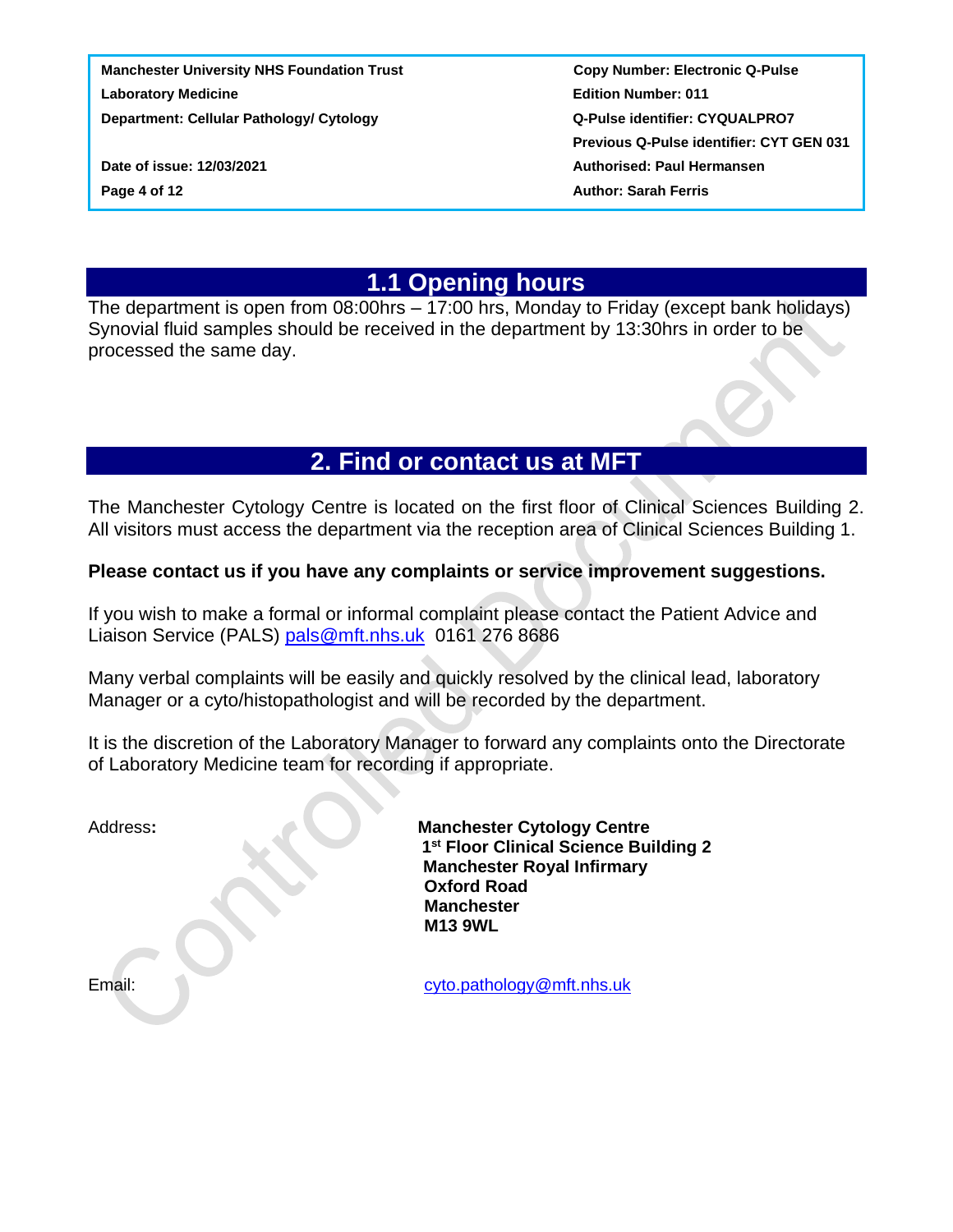**Manchester University NHS Foundation Trust Copy Number: Electronic Q-Pulse Laboratory Medicine Community Community Community Community Community Community Community Community Community Community Community Community Community Community Community Community Community Community Community Community C** 

**Department: Cellular Pathology/ Cytology Cacadian Cycle Act Accord Q-Pulse identifier: CYQUALPRO7 Previous Q-Pulse identifier: CYT GEN 031 Date of issue: 12/03/2021 Authorised: Paul Hermansen Page 5 of 12** Author: Sarah Ferris

#### **Telephone Enquiries**

|                                                                                               | <b>Telephone</b>        |
|-----------------------------------------------------------------------------------------------|-------------------------|
| <b>General</b>                                                                                | 0161 276 5116/8817      |
| <b>Synovial fluid cytology results</b>                                                        | 0161 276 5115/5116/6727 |
| <b>Advice on Synovial fluid</b><br>sample collection. Comments,<br>complaints or suggestions. | 0161 276 5103/5118      |
| <b>Request for sample</b><br>containers or forms                                              | 0161 276 8817           |

# **2.1 Key Contacts at MFT**

<span id="page-4-0"></span>

| <b>Name</b>              | <b>Position</b>                                                            | <b>Telephone</b> | E-mail                        |
|--------------------------|----------------------------------------------------------------------------|------------------|-------------------------------|
| Dr Mohsin Mazhari        | <b>Head of Synovial</b><br>fluid analysis<br>service                       | 0161 276 6444    | mohsin.mazhari@mft.nhs.uk     |
| <b>Dr Miles Holbrook</b> | <b>Consultant</b><br>Cytopathologist                                       | 0161 276 6475    | miles.holbrook@mft.nhs.uk     |
| <b>Paul Hermansen</b>    | <b>Consultant</b><br><b>Biomedical</b><br><b>Scientist</b>                 | 0161 276 5103    | paul.hermansen@mft.nhs.uk     |
| <b>Peter Heptinstall</b> | <b>Consultant</b><br><b>Biomedical</b><br><b>Scientist</b>                 | 0161 276 5118    | peter.heptinstall@mft.nhs.uk  |
| <b>Christopher Evans</b> | <b>Consultant</b><br><b>Biomedical</b><br><b>Scientist</b>                 | 0161 701 1443    | christopher.evans2@mft.nhs.uk |
| <b>Stephen Burrows</b>   | <b>Consultant</b><br><b>Biomedical</b><br><b>Scientist</b>                 | 0161 701 0228    | stephen.burrows@mft.nhs.uk    |
| <b>Sarah Ferris</b>      | <b>Biomedical</b><br><b>Scientist Team</b><br>leader                       | 0161 276 5115    | sarah.ferris@mft.nhs.uk       |
| Rosebina Zafar           | Non-Gynae<br><b>Cytology Lead</b><br><b>Biomedical</b><br><b>Scientist</b> | 0161 276 5110    | rosebina.zafar@mft.nhs.uk     |
| <b>Jacquelyn Medlock</b> | <b>Cytology Manager</b>                                                    | 0161 276 5120    | jacquelyn.medlock@mft.nhs.uk  |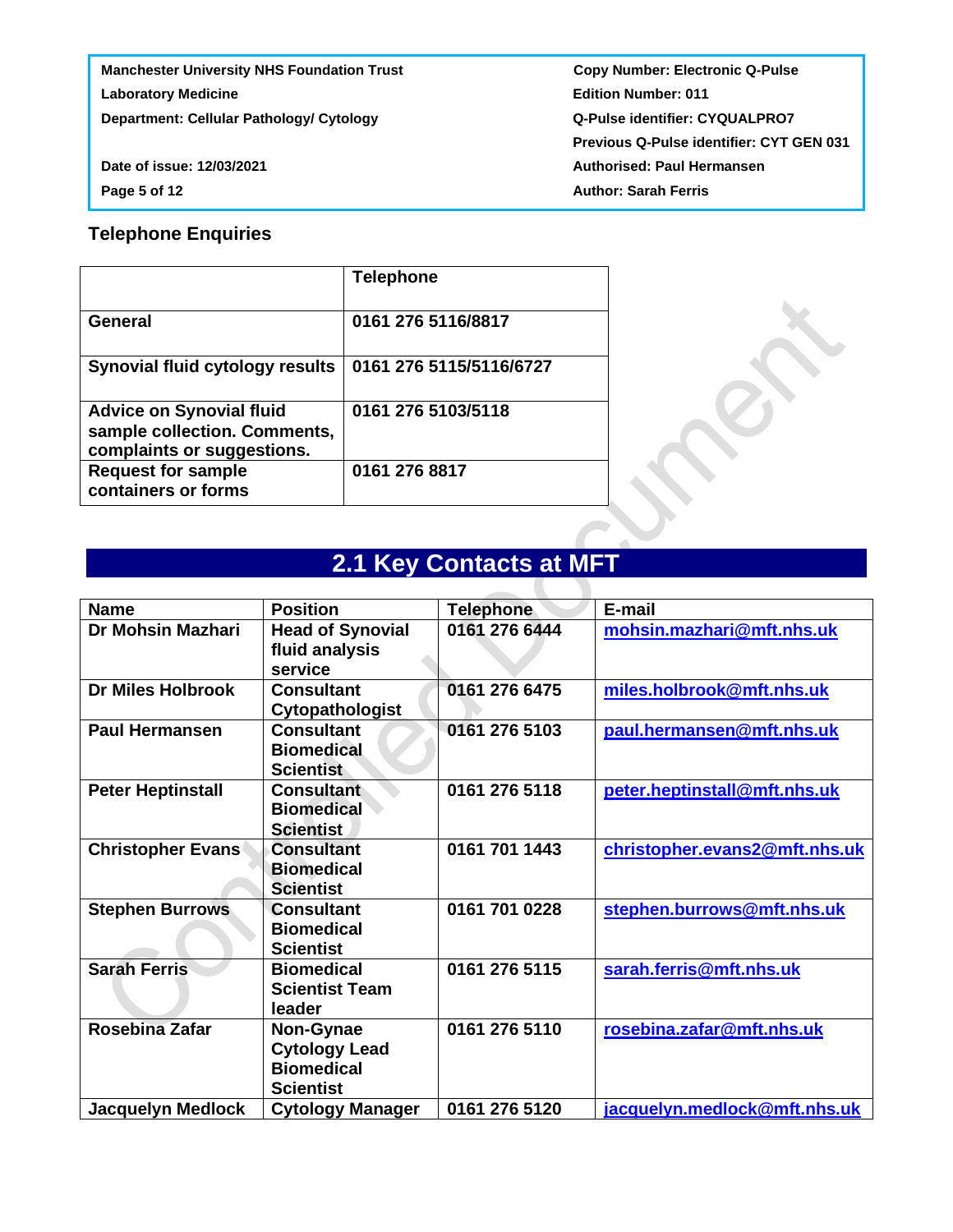<span id="page-5-0"></span>

 **Previous Q-Pulse identifier: CYT GEN 031 Date of issue: 12/03/2021 Authorised: Paul Hermansen Page 6 of 12** Author: Sarah Ferris

### **3.0 Specimen acceptance policy**

Each specimen must be accompanied by a completed and matching sample request form. Please ensure all fields of the request form are complete. See page 10 for instructions on completing the synovial fluid cytology request form. A blank copy of same is available for download on page 11. Alternatively we can supply forms on request.

#### **All specimen containers must be clearly labelled with:**

- **1.** Patient's full name
- **2.** Date of Birth
- **3.** NHS &/or Hospital number
- **4.** Aspiration site

**Please note samples received into this department will only be used for cytology. If additional tests are requested to be done by other departments, each department must be sent a separate sample.**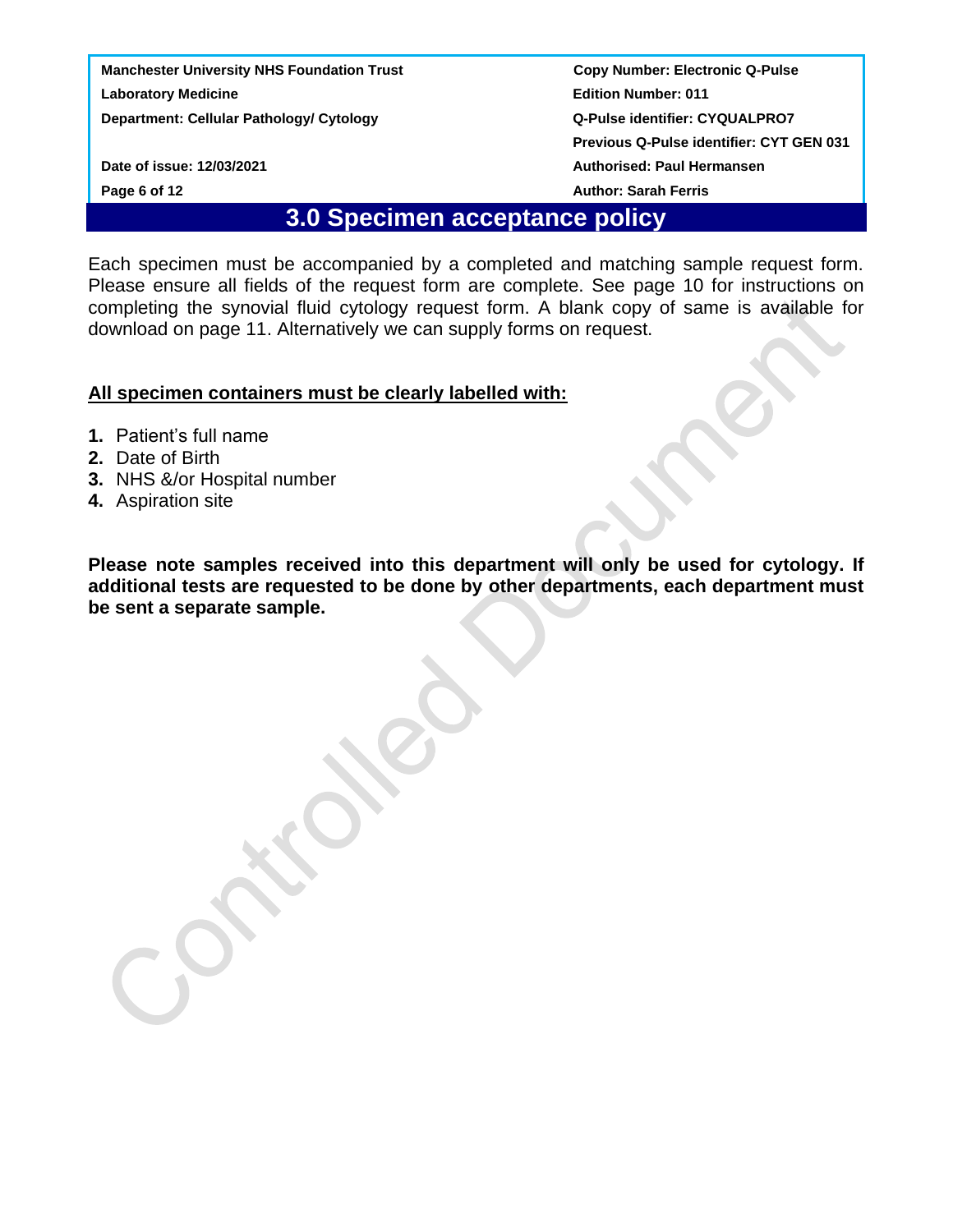**Manchester University NHS Foundation Trust Copy Number: Electronic Q-Pulse Laboratory Medicine Edition Number: 011**

<span id="page-6-0"></span>

### **4.0 Package and transport of samples**

#### **Samples taken at central site must be sent with the porter and not via the pneumatic tube.**

Synovial fluid samples requiring transport on the public road must be packaged and transported in compliance with "The Carriage of Dangerous Goods and Use of Transportable Pressure Equipment Regulations (ADR Regulations) 2011". Specimens must be packaged according to P650 instructions with a UN3373 diamond point label - Biological Substance, Category B.

Please note instructions P650 requires three layers of packaging:

- Primary container (e.g. universal tube, vial)
- Secondary container (e.g. specimen bag)
- Outer packaging (e.g. rigid transport box).

The primary sample must be individually bagged in a secondary bag and sealed. If the sample is liquid, enough absorbent material must be added to the secondary bag to absorb a potential spillage of the sample. The request form must be placed in the specimen bag's separate pouch.

Specimens must then be placed in a rigid box and closed. The box must comply with Transport Regulations. The outside must be clearly labelled Biological Substance Category B, with a UN3373 diamond label. The laboratory address should be clearly written.

If a sample is sent by post, please note that Royal Mail will only carry UN3373 Diagnostic Specimens if they are packed following Packaging Instruction P650 and:

- Are sent by first class post or Special Delivery and to inland addresses only
- The packet is marked with the sender's name, telephone number and address.

#### **Specimens must be delivered to the laboratory within 24 hours. If there is unavoidable delay in sending the specimen, please keep it refrigerated at 4°C**

If possible send specimens on the **first 4 working days of the week** as the laboratory is not open at weekends.

**All** samples must arrive before 13:30hrs to be processed on the same day.

**Department: Cellular Pathology/ Cytology Cases Access Access COVID-Department: CYQUALPRO7 Previous Q-Pulse identifier: CYT GEN 031 Date of issue: 12/03/2021 Authorised: Paul Hermansen Page 7 of 12 Page 7 of 12** *Page 7 of 12 Author: Sarah Ferris*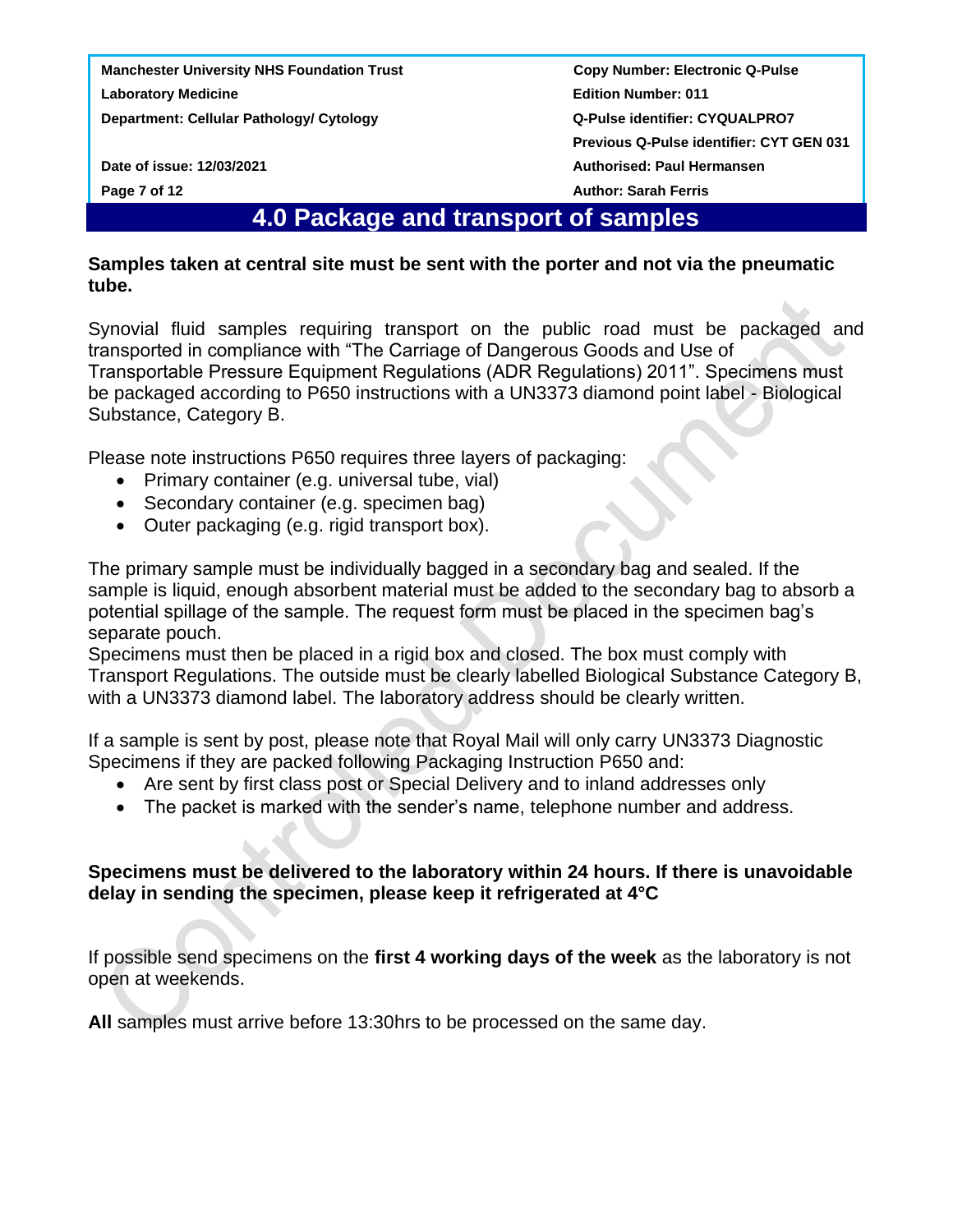**Previous Q-Pulse identifier: CYT GEN 031 Date of issue: 12/03/2021 Authorised: Paul Hermansen Page 8 of 12 Page 8 of 12** *Page 8 of 12 Author: Sarah Ferris* 

## <span id="page-7-0"></span>**5.0 Turn around Time**

The Synovial fluid cytology service is mandated by the guidelines of the Royal College of Pathologists (RCPath) on turn around times (TAT), that is, 80% of cases to be reported within seven calendar days and 90% of all cases to be reported within ten calendar days www.rcpath.org . TAT relates to the final local report and the department is required to publish monthly audit reports. This information is available on request.

However, sometimes a sample may be deemed urgent by the requesting clinician in these instances;

- Urgent specimens will be processed on the same day if received by **13:30 hrs**. Please provide a contact number or bleep and name.
- We will aim to give a same day report, this may only be a provisional report pending further ancillary tests.
- **It is recommended that the requesting clinician discuss such specimens with the cytopathologist on 0161 276 5115/5116. In all cases, the clinician should telephone the laboratory in advance and provide a contact name and phone or bleep number.**

Routine specimens will be processed on the same day provided that the sample is received by **13:30 hrs**. This may vary depending on clinical information or if ancillary tests are required e.g special stains.

- Synovial fluid cytology reports are printed and sent out daily, addressed to the consultant or GP who requested the test.
- Reports of any Sepsis are additionally telephoned through.
- To discuss the cytology report with the Consultant Cytopathologist, contact the department between 08:00 hrs and 17:00 hrs on 0161 276 5115/5116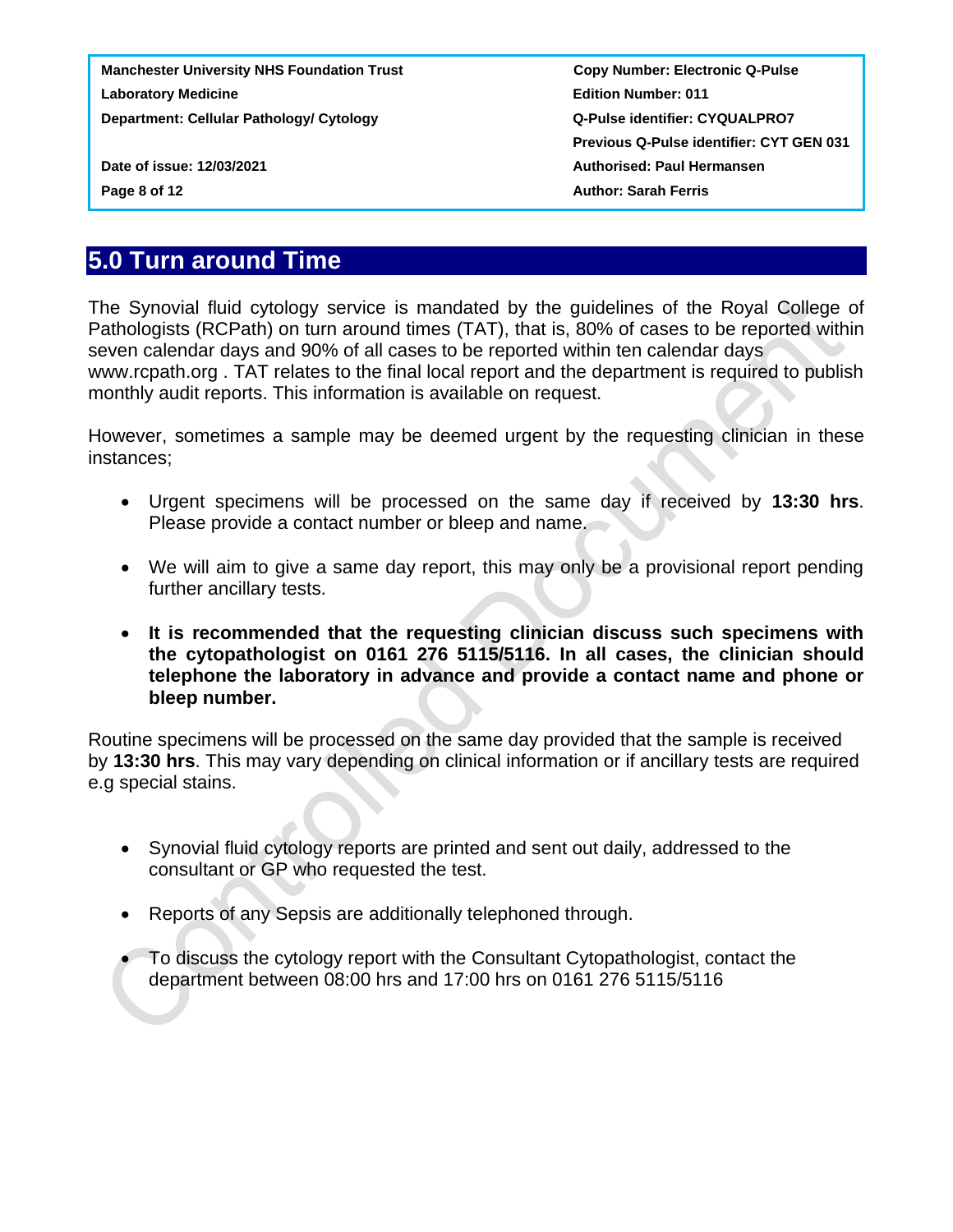**Previous Q-Pulse identifier: CYT GEN 031 Date of issue: 12/03/2021 Authorised: Paul Hermansen Page 9 of 12 CONSERVING THE CONSERVANCE SARAH FERRIS** 

### **6.0 Current practice**

<span id="page-8-0"></span>We provide a comprehensive Synovial fluid analysis through which inflammatory arthropathies can be distinguished from non inflammatory arthropathies and in defining specific disorders within these two groups.

Synovial fluid analysis is also important in the diagnosis of early inflammatory disease where it might be possible to identify a specific arthropathy before the clinical syndrome develops.

Finally, it permits the very rapid diagnosis of joint disease, particularly in disorders such as septic arthritis.

Synovial fluid analysis consists of the following :

- White blood cell count
- Presence of Rhagocytes
- Crystal identification
- Particle identification
- Differential white blood cell count
- Gram staining for the presence of Gram +ve/-ve bacteria.

## **6.1 Limitations**

<span id="page-8-1"></span>At least 300µl of sample is required for full analysis. Volumes less than this will have limited analysis.

It is important to send the samples to the department as soon as possible, samples over 2 days old start to degenerate making analysis difficult and increasing the likelihood of an inadequate report being issued.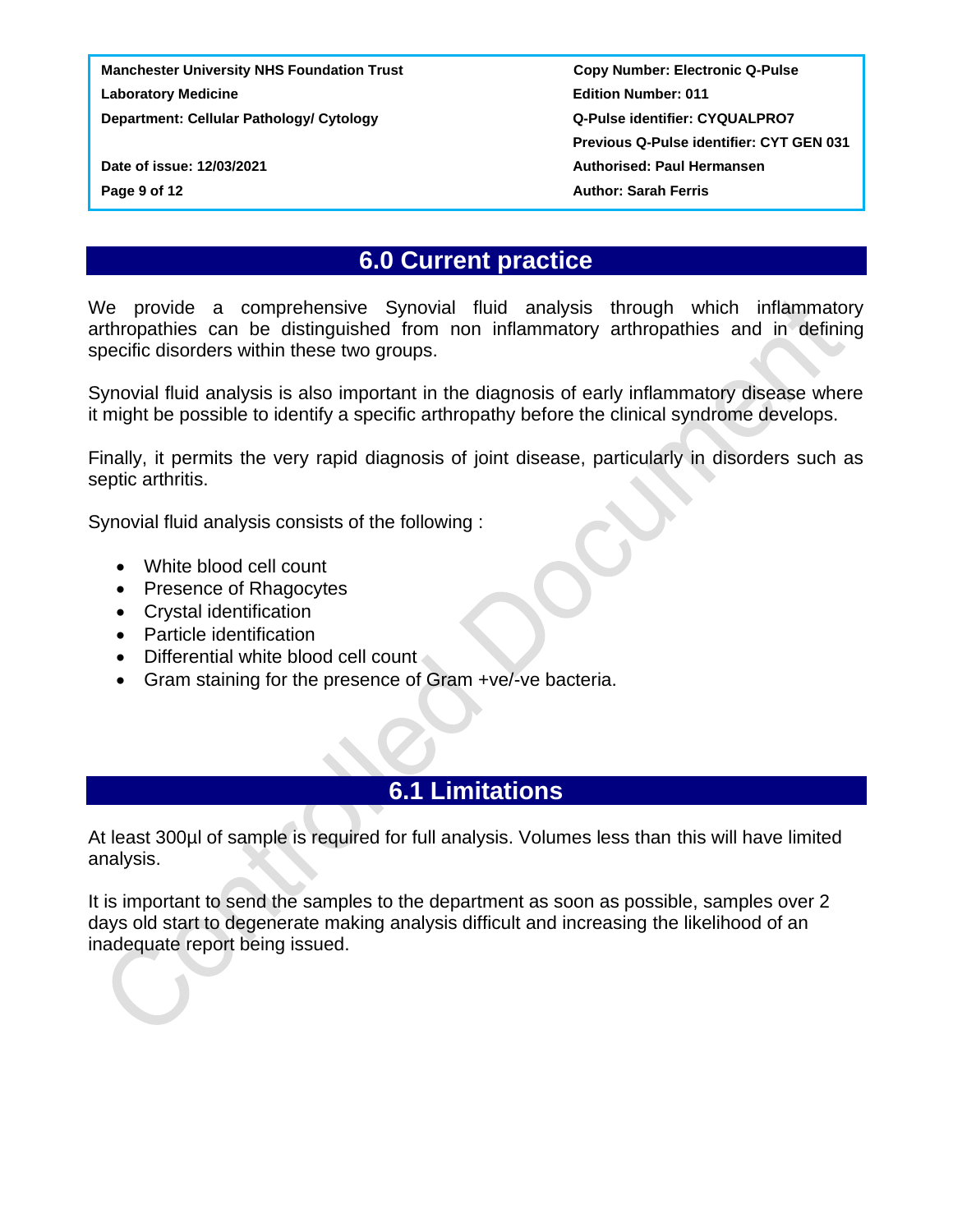<span id="page-9-0"></span>

 **Previous Q-Pulse identifier: CYT GEN 031 Date of issue: 12/03/2021 Authorised: Paul Hermansen Page 10 of 12** Author: Sarah Ferris

# **7.0 Synovial Fluid sample collection**

**Please see specimen acceptance policy on page 6**

Paediatric Lithium Heparin bottle and Synovial request forms can be provided by the laboratory for sample collection upon request. **Please contact us on telephone numbers 0161 276 5115/5116/6727 for Lithium Heparin bottles and/or request forms.**

**For full analysis, at least 300 µl of Synovial fluid is required**

**Step 1:** Once the identity of the patient has been confirmed, collect sample from site and expel into a Paediatric Lithium Heparin bottle.



**Step 2:** Mix thoroughly by gentle inversions

**Step 3:** Label container according to specimen acceptance policy (page 6) and dispose of materials used in collection according to your local policy

|  | A. NOTHER<br>D.O.B<br>01/01/1960<br>616 245 6987 | WARD<br>LEFT KNEE<br>M/F |  |
|--|--------------------------------------------------|--------------------------|--|

**If sample is required for tests using other departments such as microbiology, extra samples need to be collected in the appropriate containers as the cytology sample will not be split.**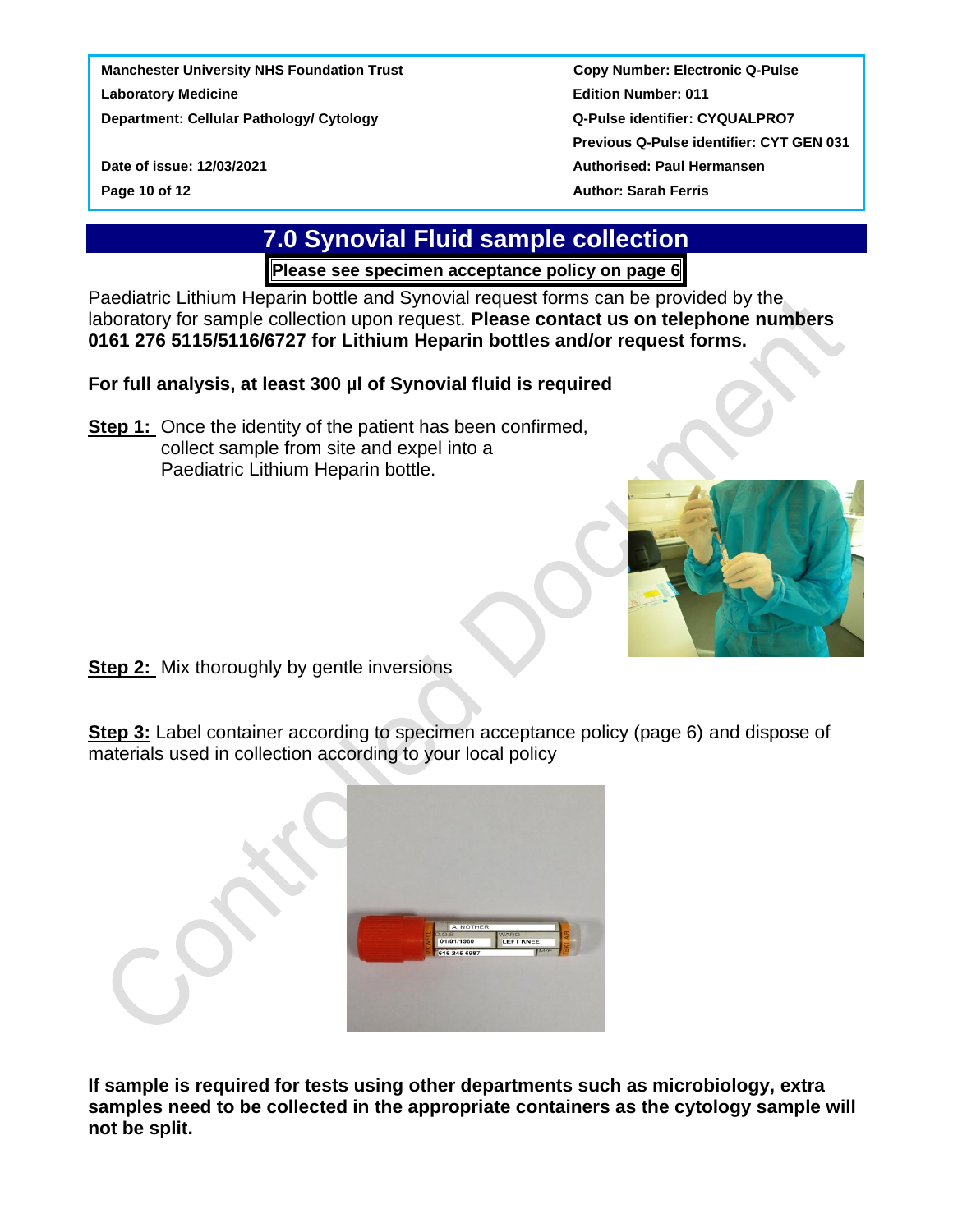| <b>Authorised: Paul Hermansen</b><br><b>Author: Sarah Ferris</b> |
|------------------------------------------------------------------|
|                                                                  |
|                                                                  |
| <b>Previous Q-Pulse identifier: CYT GEN 031</b>                  |
| <b>Q-Pulse identifier: CYQUALPRO7</b>                            |
| <b>Edition Number: 011</b>                                       |
| <b>Copy Number: Electronic Q-Pulse</b>                           |
|                                                                  |

<span id="page-10-0"></span>To prevent delay to processing/issuing of reports, please ensure all fields of the form are filled

| in.<br>Supply the name<br>and address of<br>your<br>hospital/surgery                                                           | Q-pulse identifier: CYSPFRM12 (old Q-pulse identifier CYT FORM 096), Version 007,<br>Date of issue: 12.12.2019                                                                                                                | Free to Print<br>Synovial Fluid Cytology Request Form- Manchester Cytology Centre<br>PLEASE INFORM THE LAB OF SPECIMENS REQUIRING URGENT REPORTS.<br>Samples must be sent in provided Paediatric Lithium Heparin bottles on the same day<br>aspirated.                                                                                                                                                                                             | Indicate the<br>specimen<br>type. If the<br>sample is                            |
|--------------------------------------------------------------------------------------------------------------------------------|-------------------------------------------------------------------------------------------------------------------------------------------------------------------------------------------------------------------------------|----------------------------------------------------------------------------------------------------------------------------------------------------------------------------------------------------------------------------------------------------------------------------------------------------------------------------------------------------------------------------------------------------------------------------------------------------|----------------------------------------------------------------------------------|
| Insert the<br>name of the<br>consultant who<br>requested the<br>sample and the<br>department the<br>report is to be<br>sent to | Name and address of sending Hospital/GP:<br>Consultant to whom the report is to be sent<br>(please print):<br>Consultant's department where report is to be sent:<br>Bleep/contact/fax number (for requesting<br>consultant): | <b>SPECIMEN DETAILS:</b><br>SPECIMEN TYPE - PLEASE TICK<br>SYNOVIAL FLUID - NATIVE JOINT<br>SYNOVIAL FLUID - PROSTHETIC JOINT<br>(specify type if known)<br><b>BURSAL FLUID</b><br>SUSPECTED CRYSTAL DEPOSIT<br>SUSPECTED HYDROXYAPATITE NODULE                                                                                                                                                                                                    | from a<br>prosthetic<br>joint specify<br>the type<br>Indicate the<br>site of the |
| Insert bleep/<br>phone/fax<br>number here                                                                                      | PATJENT'S DETAILS: (AFFIX STICKER HERE)<br>Surname<br>Forename<br><b>Address</b>                                                                                                                                              | Site of<br>specimen<br>Side of body<br>Left/Right<br>Date taken<br>Time taken<br><b>PLEASE NOTE</b>                                                                                                                                                                                                                                                                                                                                                | specimen<br>and the side<br>of the body                                          |
| for the<br>requesting<br>consultant<br>Insert the<br>patients                                                                  | <b>DOB</b><br>Sex<br>Private<br>/NHS<br>Hospital/NHS<br>number<br><b>CLANICAL INFORMATION</b>                                                                                                                                 | Specimen types other than those listed above should<br>normally be sent to your hospital's cytology or histology<br>department using their request form. If in doubt please<br>contact our department during working hours on the<br>number below.<br>Same day processing will be done if specimen is received<br>before 13:30 Hrs<br>Note: The laboratory is closed at weekends and bank holidays<br>and does not operate an out of hours service | .Indicate<br>the date<br>and time<br>the<br>aspirate                             |
| details here<br>ensuring that<br>these match<br>the details<br>given on the<br>specimen<br>tube. Label                         | Clinical History<br>High Risk<br>Yes<br>No                                                                                                                                                                                    | Specimens must be sent to:<br><b>Manchester Cytology Centre</b><br><b>Clinical Sciences Building 2</b><br>Manchester Royal Infirmary<br>Oxford Road<br>Manchester. M13 9WL<br>Tel: 0161 276 5116/6727 or 65103 for clinical queries<br>Fax: 0161 276 5113                                                                                                                                                                                          | was taken                                                                        |
| specimen with<br>patient<br>name, DOB, N<br><b>HS</b> number<br>and site of<br>aspiration                                      | Signature<br>N.B. Incomplete forms will result in reporting delay<br>Visit us via www.mft.nhs.uk                                                                                                                              |                                                                                                                                                                                                                                                                                                                                                                                                                                                    |                                                                                  |
|                                                                                                                                | <b>Insert</b><br>appropriate<br>clinical history<br>here<br>Indicate if<br>high risk                                                                                                                                          | To be filled in by the aspirating<br>clinician ensuring contact<br>number/bleep is given                                                                                                                                                                                                                                                                                                                                                           |                                                                                  |